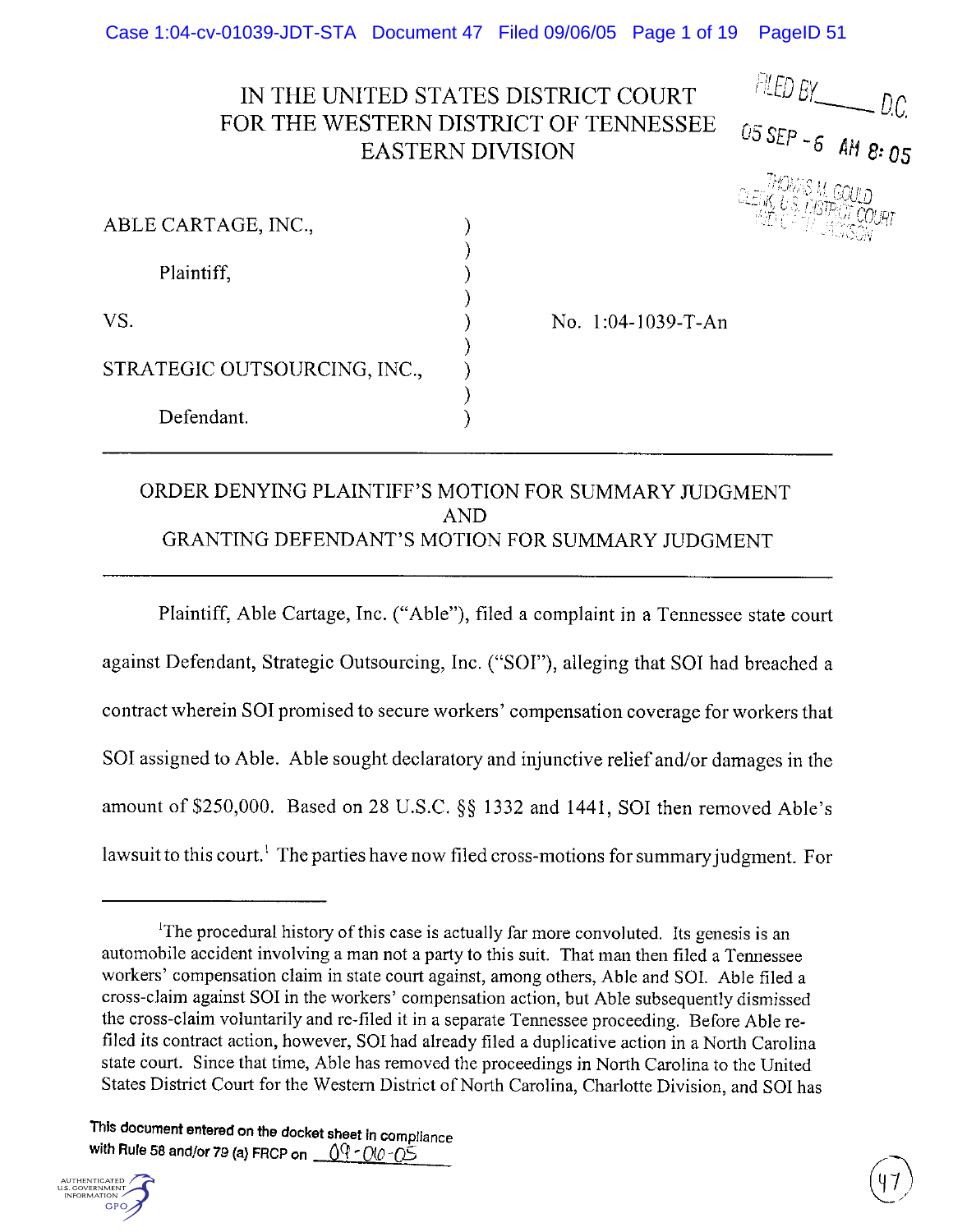the following reasons, Able's Motion for Summary Judgment is DENIED and SOI'S Motion for Summary Judgment is GRANTED.

Ι.

In this case, two business entities dispute which one of them, if either, must pay an injured Tennessee worker's claim for compensation under the Tennessee Workers' Compensation Law, TENN. CODE ANN. §§ 50-6-101, et. seq. Able asserts that under a 1999 agreement entered into between it and SOI, and under Tennessee's statutory scheme governing workers' compensation, SOI is obligated to pay for the worker's injury. SOI responds that the 1999 agreement had been terminated, and that, on the date of the compensable accident, it had no other contractual obligations with respect to individuals performing services on Able's behalf. SOI further responds that this court does not need to address Able's statutory claim and that, even if the court does address it, Able is liable.

The relevant facts are as follows. Able is or was an incorporated trucking business having its principal offices in the State of Tennessee. (Compl. at  $\P$  1). SOI is a North Carolina corporation operating principally out of offices in Charlotte, North Carolina. In April of 1999, Able and SOI entered into a signed "Service Agreement" ("1999 Agreement") whereby SOI promised that it would, among other things and under certain conditions, assign workers to perform services on Able's behalf and secure workers'

removed the Tennessee proceedings to this court.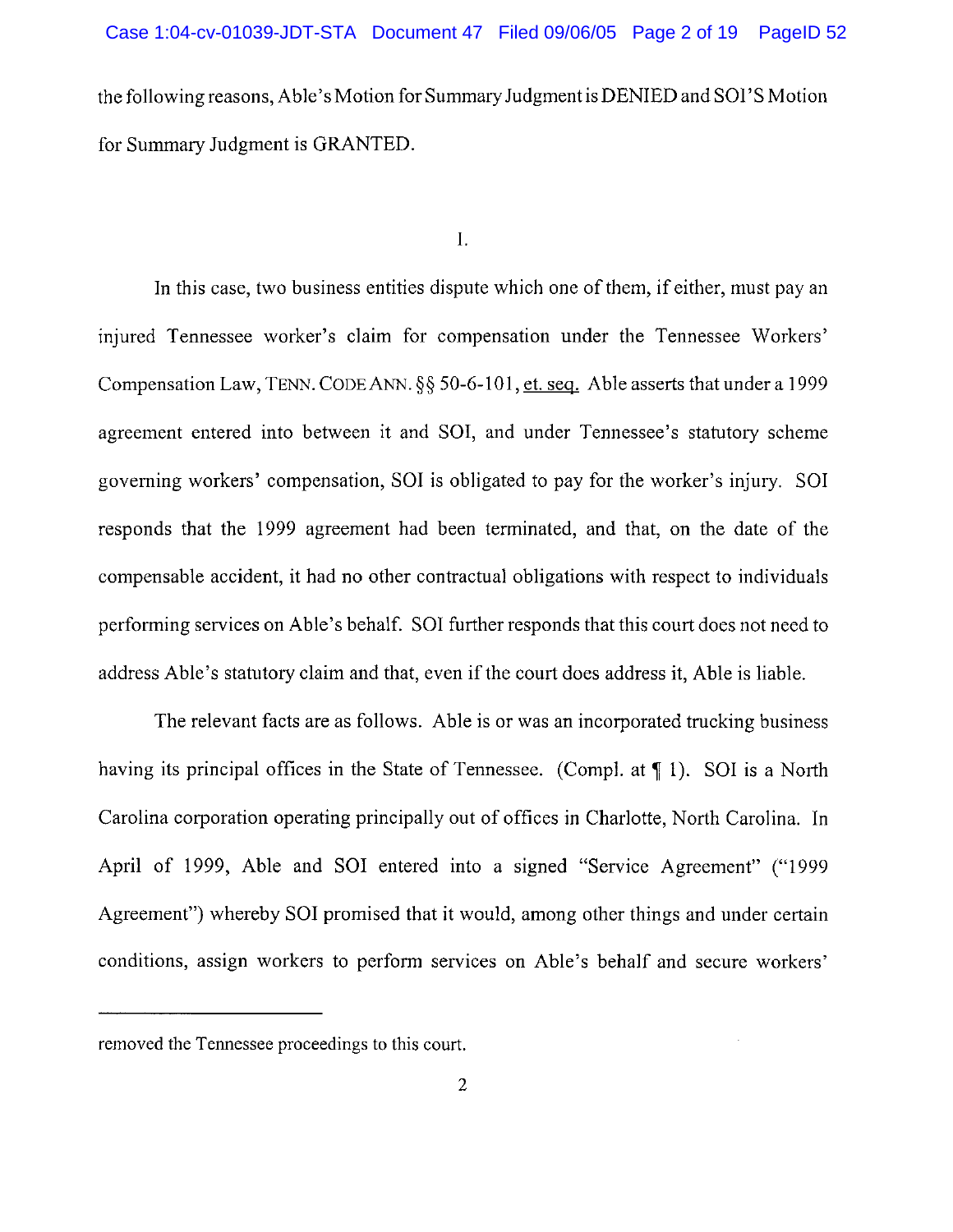compensation insurance for those workers while the 1999 Agreement was in effect. (See Able's Mot. for Summ. J., Ex. 1 (1999 Agreement at  $\P$ [2, 6)).

The 1999 Agreement provided that it would automatically renew one (1) year from its effective date, and every year thereafter, unless it was "terminated." (1999 Agreement at  $\P$  3). Section 3 further prescribed the manner in which either party to the contract could "terminate" it. (1999 Agreement at  $\P$  3).<sup>2</sup> Specifically, the 1999 Agreement stated that,

[This contract may be terminated by either party by] providing thirty (30) days prior written notice to the other party; provided, however, upon any breach or event of default of this Service Agreement . . ., the [non-breaching] party may [immediately] terminate this Service Agreement . . . upon written notice to the breaching party.

(1999 Agreement, ¶ 3). Notice would be effective "when received." (1999 Agreement at 11 3, 27). The term "event of default" encompassed SOI's future determination, in SOI's "sole discretion," that Able had suffered a "material adverse change in financial condition, such that it hinder[ed] [Able's] ability to meet any or all obligations, and[or] . . . responsibilities of this agreement." (1999 Agreement at ¶ 29.6) (emphasis added). The consequences of termination, of course, included the rescission of SOI's contractual obligation<sup>3</sup> to maintain workers' compensation coverage for workers assigned to Able.

<sup>&</sup>lt;sup>2</sup>During the course of this litigation, Able has often cited section 21 of the 1999 Agreement, which required that a "fully executed written agreement of the parties" be made before the agreement could be "amended." (See, e.g., Able's Mem. Supp. Mot. for Summ. J. at 7). The court does not consider that provision to have any pertinence to the issue presented (whether the 1999 Agreement "terminated"), other than to distinguish an "amendment" from a "termination." See Webster's New Collegiate Dictionary 36, 1194 (8<sup>th</sup> ed. 1981).

<sup>&</sup>lt;sup>3</sup>The rescission, by itself, of SOI's contractual obligations under its agreement with Able could not have legally altered any statutory obligations SOI may have had under the Tennessee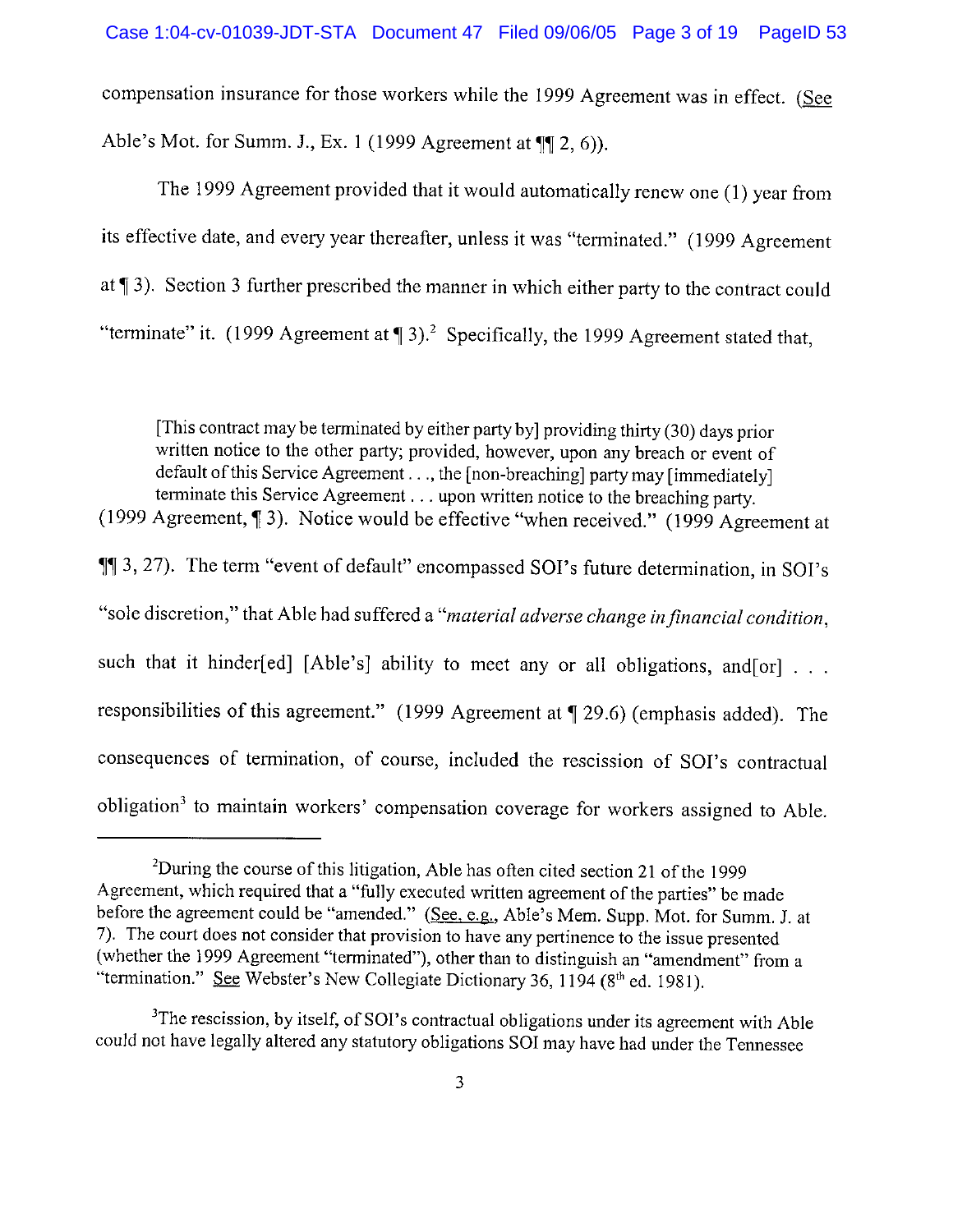(1999 Agreement at  $\P$  30.1). That consequence would be triggered, as would termination of the contract itself, when Able received written notice.  $(1999$  Agreement at  $\P$  30.1, 27).

The parties do not dispute that the 1999 Agreement governed their business relationship until at least January 11 of 2002. On that date, Able representative Dewayne McHaffey received a written letter from SOI. (Able's Resp. to SOI's Statement of Undisputed Facts at  $\P$  5; SOI's Statement of Undisputed Material Facts at  $\P$  5). The letter informed Able in part that "[c] hanges in the law and other market factors require that we have a new agreement." (Able's Mot. for Summ. J., Ex. 2 ("the McHaffey letter") (emphasis added). This new agreement came attached to the McHaffey letter. (Able's Statement of Undisputed Facts at ¶ 5; Able's Mot. for Summ. J., Ex. 3). The McHaffey letter requested that its recipient obtain an authorized Able representative's signature on the proposed agreement and return the agreement to SOI. (McHaffey letter). However, the McHaffey letter stated that Able's "*acceptance* of the *terms* of the new agreement" would occur upon Able's submission of payroll records for periods falling on or after March 1, 2002. (Able's Resp. to SOI's Statement of Undisputed Facts at 1 6; McHaffey letter). Able's representatives read the McHaffey letter. (Able's Resp. to SOI's Statement of Undisputed Facts at ¶ 8). They also read the proposed new agreement ("2002 Agreement"). (Sanders

Workers' Compensation Law, which provides in part that, "[n]o contract or agreement, written or implied, ... or other device, shall in any manner operate to relieve any employer, in whole or in part, of any obligation created by this chapter except as herein provided." TENN. CODE ANN, § 50-6-114(a) (2004 Supp.). In other words, even though this court finds that SOI has no *contractual* obligation to Able, the injured worker may later argue that SOI nonetheless has an "obligation created by" the Tennessee Workers' Compensation Law.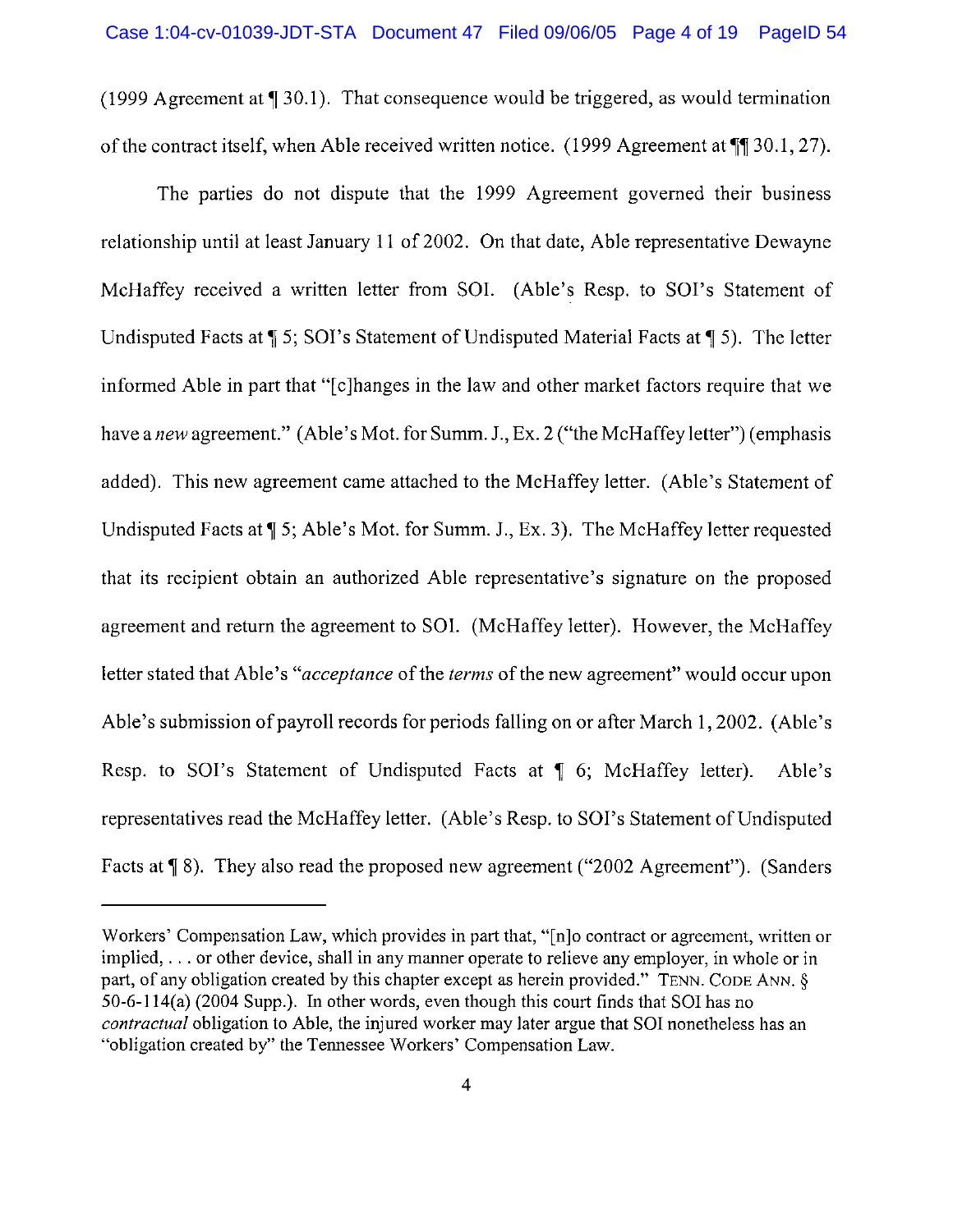Dep. at 58). Able continued to submit payroll records to SOI after March 1, 2002, and Able began paying the service rates that SOI charged under the 2002 Agreement. (Able's Resp. to SOI's Statement of Undisputed Facts at ¶ 9). The 2002 Agreement was neither signed nor returned. (McHaffey Aff. at 9).

The 2002 Agreement contained some important changes. Of primary importance for purposes of this dispute, the 2002 Agreement included a provision providing for a method of termination different from the method of termination described in the 1999 Agreement. (Compare 1999 Agreement at ¶¶ 3, 27, 30 with 2002 Agreement at ¶ 4(b)). The 2002 Agreement retained the "material adverse change in . . . condition" (no longer requiring that the condition be "financial") definition of default and again allowed SOI to ascertain the existence of a default in SOI's sole discretion.  $(2002 \text{ Agreement at } 4(b))$ . However, the 2002 Agreement completely eliminated the requirement that SOI provide Able any notice in the event of a material adverse change constituting default. (2002 Agreement at  $\P$ 4(b)). Instead, if SOI decided to exercise its rights of termination under this provision, the 2002 Agreement allowed retroactive termination to the latest date on which Able was not suffering from a "material adverse change."  $(2002 \text{ Agreement at } \P 4(b)).$ 

On November 5, 2002, Ronnie Fultz ("Fultz") suffered serious injuries while driving a freight truck at the direction of Able's President. (Sanders Aff. at ¶ 13). Fultz had previously been assigned to Able by SOI pursuant to either the 1999 or 2002 Agreement. (SOI's Resp. to Able's Statement of Undisputed Facts at ¶ 10). SOI subsequently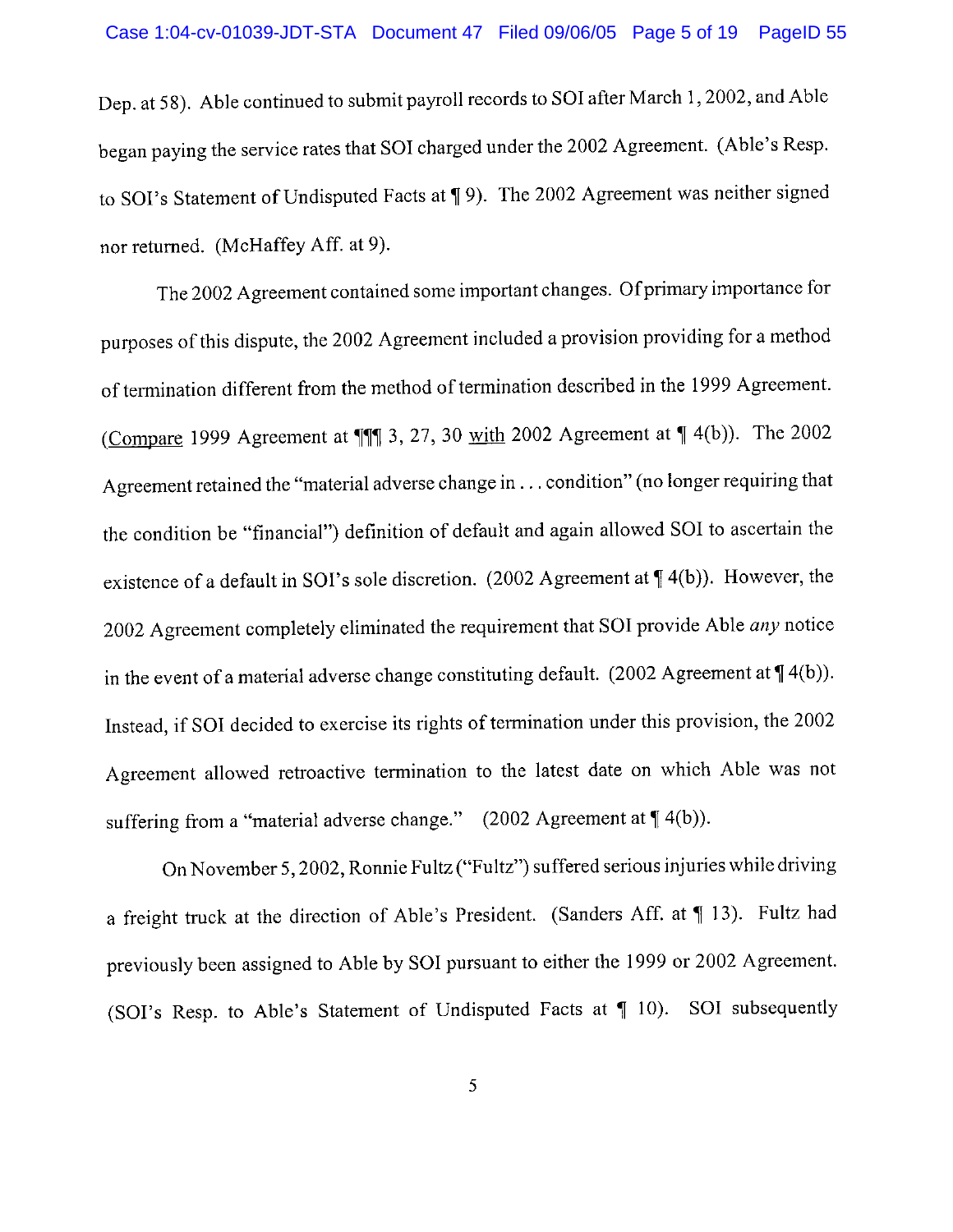determined that, on or before the date of Fultz's accident, Able was suffering from a "material adverse change in its condition."<sup>4</sup> (Able's Mot. for Summ. J., Ex. 4 (Termination letter")). Consequently, the 2002 Termination letter informed Able that SOI was exercising whatever termination rights SOI had under the 2002 Agreement—in particular, the right to terminate the agreement retroactively as of the last date that SOI determined Able was not suffering from a material change. (Termination letter). SOI concluded that the 2002 Agreement had terminated on November 2, 2002, three (3) days prior to Fultz's accident. (Termination letter). Therefore, SOI denied any contractual liability for Fultz's workers' compensation claim. Able, for its part, admits that it was suffering from a material adverse change in its condition prior to Fultz's accident. (Able's Resp. to SOI's Statement of Undisputed Material Facts at  $\P$  17). It continues to maintain, on the other hand, that SOI is both contractually and statutorily bound to provide any workers' compensation benefits that Fultz may be entitled to under Tennessee law.

Before the court are the parties' cross-motions for summary judgment. Their respective positions are relatively simple. Able first asserts that the 1999 Agreement was

<sup>&</sup>lt;sup>4</sup>Able began to wind down its operations in the fall of 2002. (Able's Statement of Undisputed Facts at ¶ 12). In mid-October, Able's President notified Able drivers, including those assigned by SOI, that Able would be "going out of business" on November 2, 2002. (Able's Resp. to SOI's Statement of Undisputed Material Facts at ¶ 12). Indeed, by November 2, Able had reduced its workforce from twenty-six (26) to five (5). (Able's Resp. to SOI's Statement of Undisputed Material Facts at  $\P$ [13, 14].

SOI became aware of Able's condition as a result of its investigation into Fultz's accident. (Hicks Dep. at 9-12). SOI attempted to contact Able, but SOI was informed that Able was no longer operating as such. SOI then sent a letter of retroactive termination to Able. It did, however, voluntarily provide financial assistance to Fultz until January 30, 2003.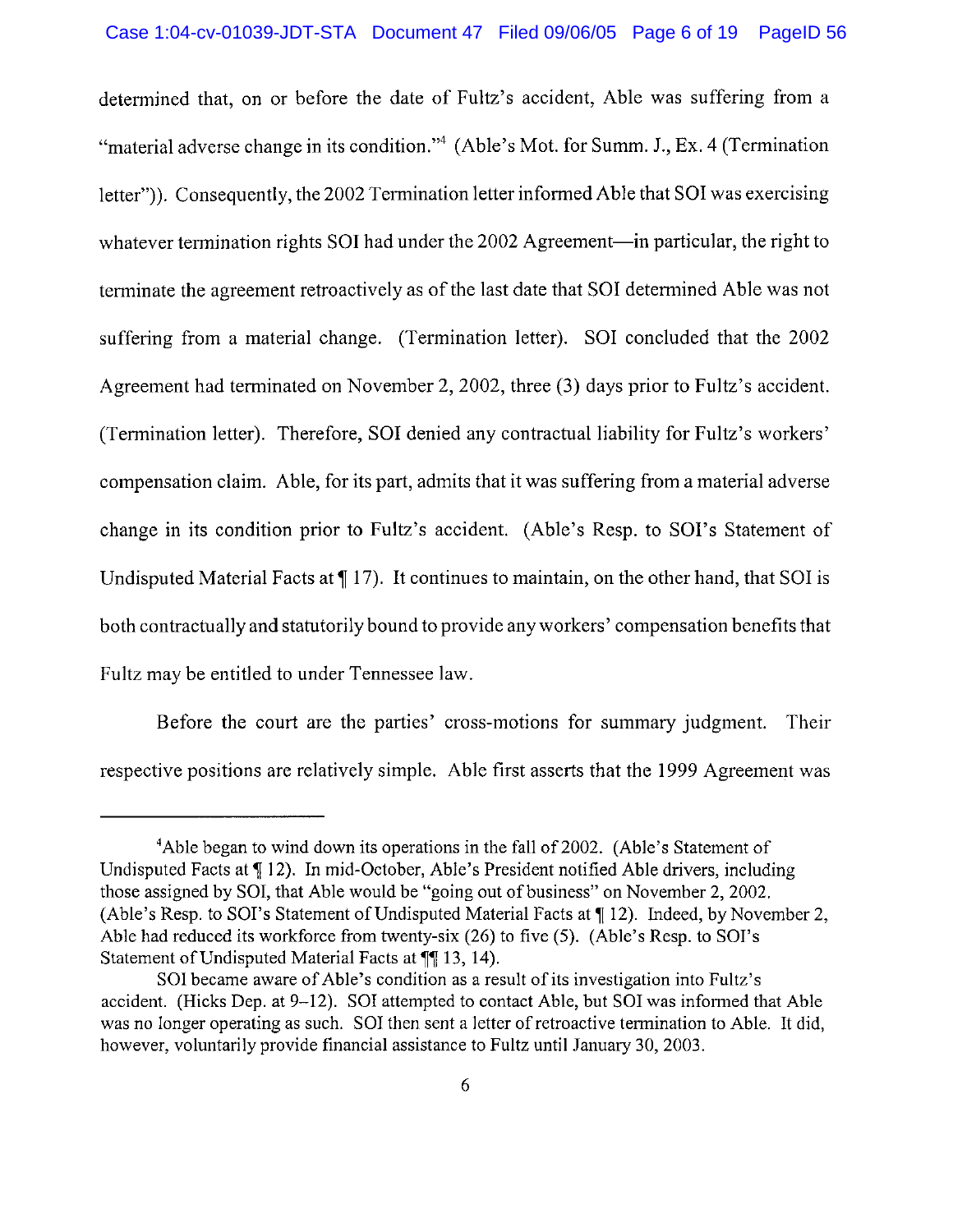never properly terminated, and that the 2002 Agreement is not an enforceable contract because it lacked a valid acceptance. Therefore, Able continues, SOI's attempt to retroactively cancel its coverage obligations was invalid because the 1999 Agreement mandated that Able receive notice no later than the date of termination (here November 2, Alternatively, or additionally, Able argues that the Tennessee Workers'  $2002$ ). Compensation Law requires SOI to cover Fultz's claim because SOI is the relevant "employer." SOI's motion contends that the 2002 Agreement was a valid, enforceable contract, and that its provisions, not the 1999 Agreement, governed the parties' affairs after Able began submitting payroll records for periods falling on or after March 1, 2002. Because the court previously ordered it to address Able's workers' compensation issue, (see Order of July 8, 2005), SOI now also claims that it has no state statutory duties to fulfill.<sup>5</sup>

II.

The standards governing this court's disposition of a motion for summary judgment are well-settled. Rule 56 of the Federal Rules of Civil Procedure authorizes summary

<sup>&</sup>lt;sup>5</sup>SOI also argues that Able has no standing to raise the workers' compensation issue against SOI because (1) the right to benefits belongs to Fultz and (2) the Tennessee Workers' Compensation Law does not provide a "private right of action" allowing Able to sue SOI. Both of these arguments misstate Able's position and are without merit. First, Able's first theory is not asserting Fultz's benefits but is instead asserting Able's own rights under the 1999 agreement. Second, Able has never purported to state a "private right of action" under Tennessee's Workers' Compensation Law. Rather, it has merely asked the court to interpret and to declare the obligations of the parties under that law, albeit in Able's favor. In short, standing is not the issue.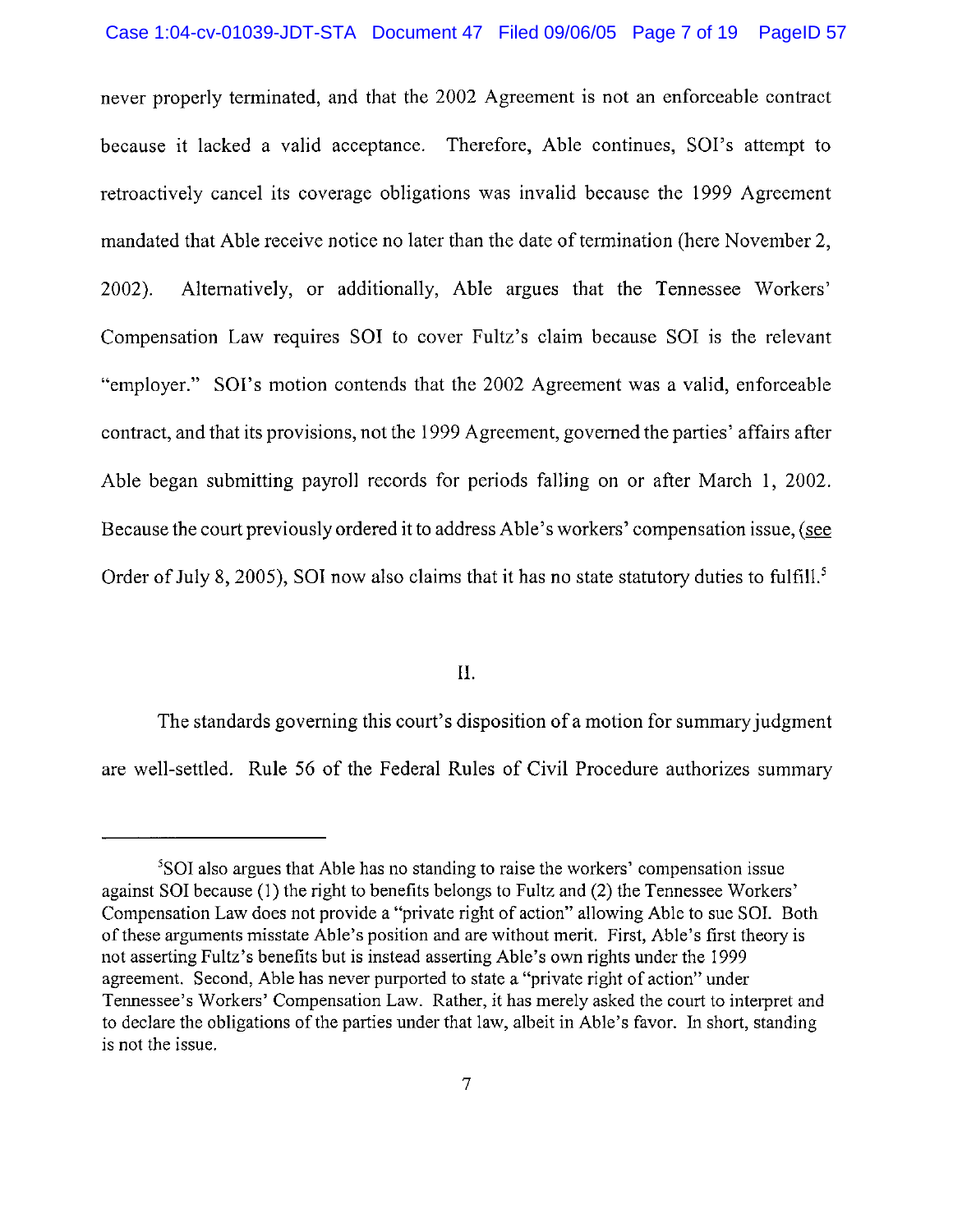Gasmerd4when1029pleath STA depositionst 47 swelsd 09/06/05 at Brigs, and 14 missions D 58 file, together with the affidavits, if any, show that there is no genuine issue as to any material fact and that the moving party is entitled to a judgment as a matter of law." FED. R. CIV. P.  $56(c)$ . The initial burden is on the moving party to inform the court why the pleadings, discovery materials, and affidavits, if any, "demonstrate the absence of a genuine issue of material fact." Celotex Corp. v.Catrett, 477 U.S. 317, 323 (1986). "'A fact is material if its resolution will affect the outcome of the lawsuit." Martingale, L.L.C. v. City of Louisville, 361 F.3d 297, 301 ( $6<sup>th</sup>$  Cir. 2004) (quoting Daughenbaugh v. City of Tiffin, 150 F.3d 594, 597 (6<sup>th</sup> Cir. 1998) (citing Anderson v. Liberty Lobby, Inc., 477 U.S. 242, 248  $(1986))$ .

When and if this initial burden is satisfied, the burden then shifts to the opposing party to present evidence that raises a genuine factual dispute for trial. FED. R. CIV. P. 56(e). A dispute as to a material fact is "genuine" only if the court finds that " 'reasonable jurors could find by a preponderance of the evidence that the [party disputing that fact] is entitled to a verdict." NILAC Int'l Mktg. Group v. Ameritech Servs., 362 F.3d 354, 357 (6<sup>th</sup> Cir. 2004) (quoting Anderson, 477 U.S. at 252)). Thus, it is not enough for the non-movant to simply rest on the allegations of the complaint. FED. R. CIV. P. 56(e).

The district court's duty at this stage is "not to weigh the evidence, judge credibility, or in any way determine the truth of the matter." Anderson, 477 U.S. at 249. The relevant inquiry is instead confined to determining whether "the evidence presents a sufficient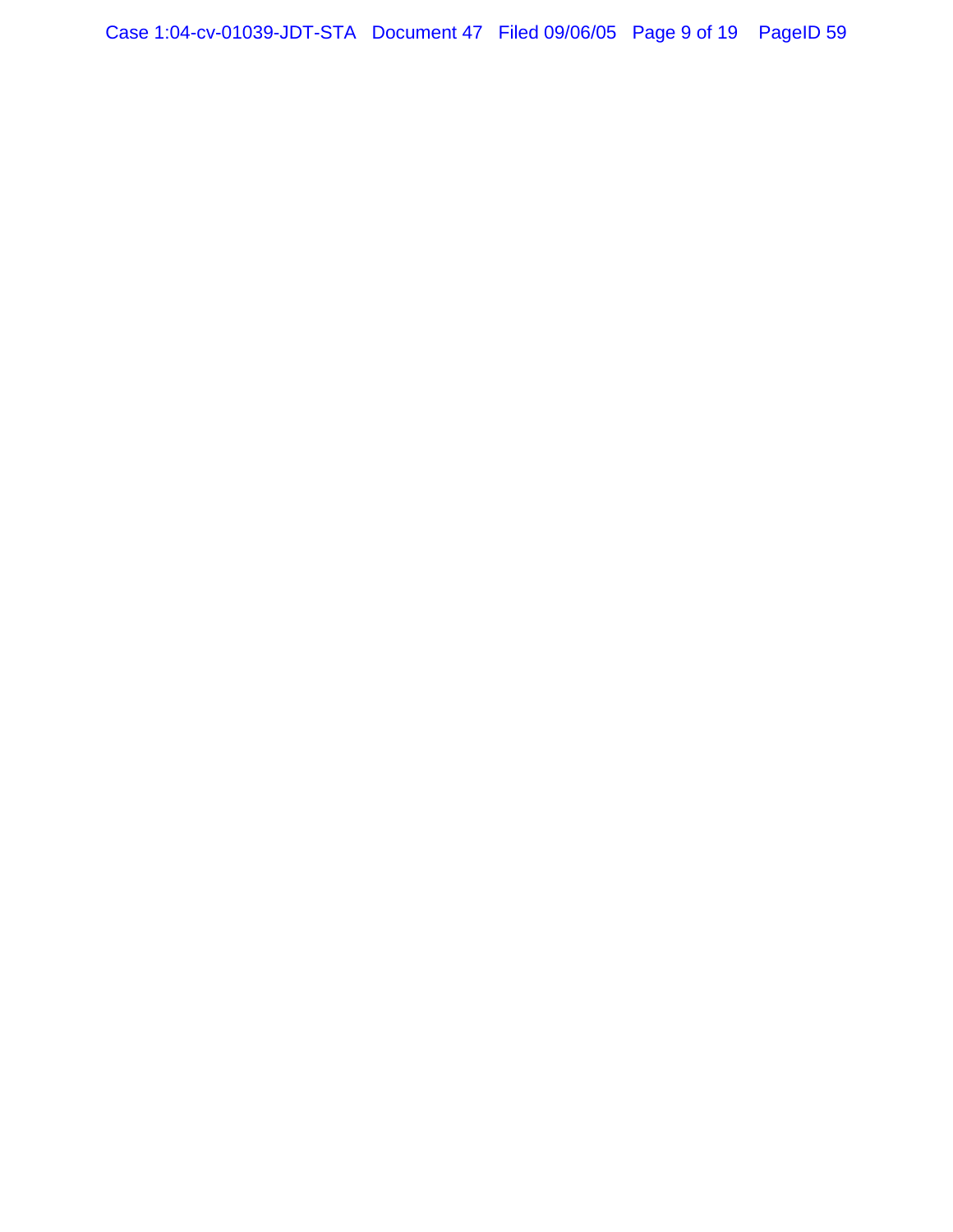disagreement to require submission to a jury or whether it is so one-sided that one party must prevail as a matter of law." Id. at  $251-52$ . That evidence is viewed in the light most favorable to the non-moving party. See, e.g., AutoZone, Inc. v. Tandy Corp., No. 01-6571, 2004 U.S.App. LEXIS 13334, at \*13 (6<sup>th</sup> Cir. June 29, 2004). Stated another way, a doubt as to the presence of a genuine issue for trial will be resolved against the moving party. Adickes v. S. H. Kress & Co., 398 U.S. 144, 158-59 (1970).

Guided by these familiar standards, the court will now separately consider the motions of the parties.

### III. Able's Motion for Summary Judgment

#### A.

Able's first argument is that SOI breached the 1999 agreement, which Able believes was in effect on the date of Fultz's accident. If Able is correct, the Termination letter would be invalid because it was not received by Able until after Fultz's accident. Were this case to proceed to trial, Able would bear the burden of proving, in the first instance, that the 1999 Agreement was a valid and enforceable contract and that it controlled the parties' legal relationship when the accident occurred. SOI does not dispute that it was a party to the 1999 Agreement or that the 1999 Agreement was a valid and enforceable contract at the time that it was entered into. (SOI's Resp. to Able's Statement of Undisputed Facts at  $\P$  3). SOI instead defends on the basis of the McHaffey letter.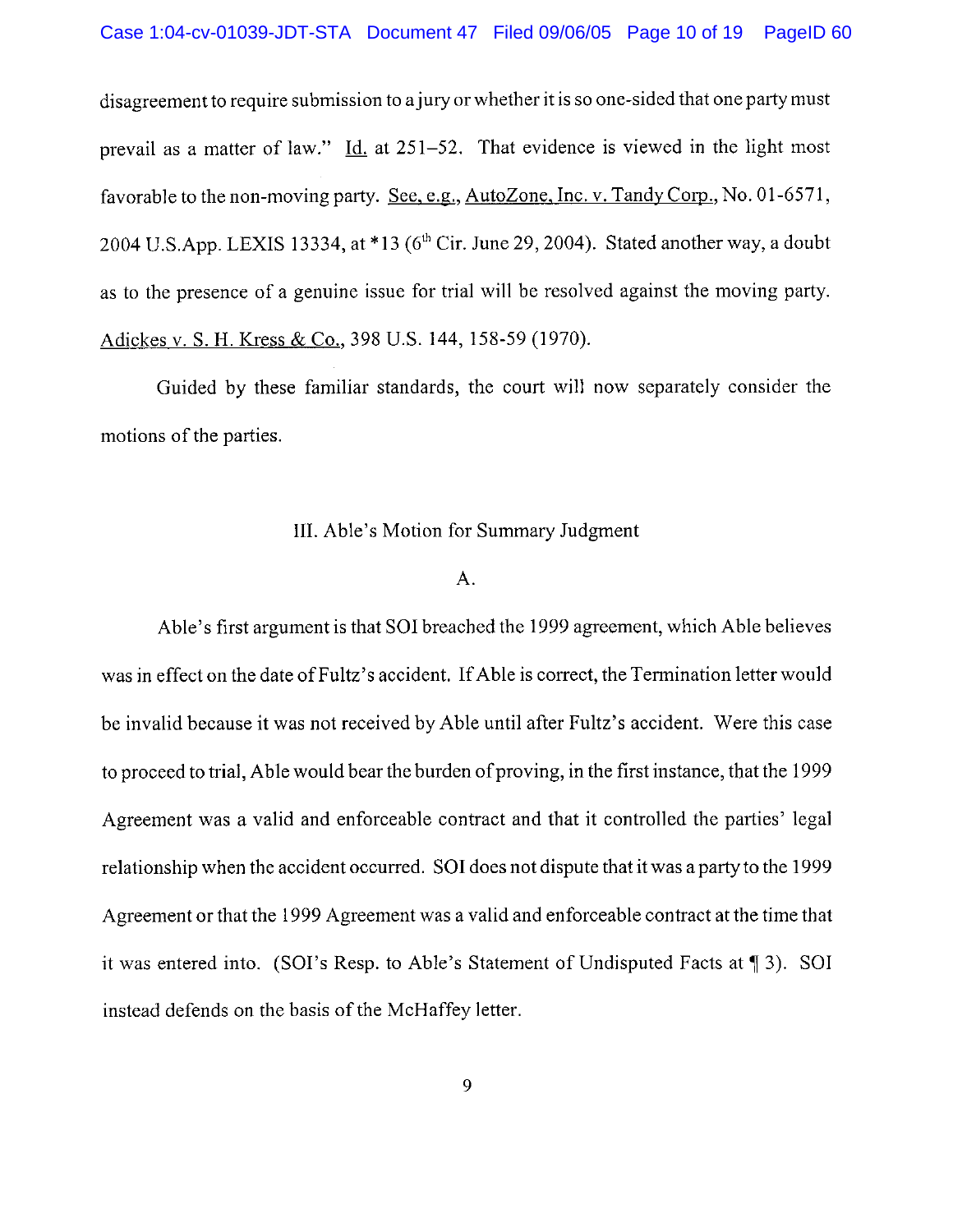The 2002 McHaffey letter provides, in relevant part,

A new service agreement . . . is enclosed for your immediate signature. [Several factors] require that we have a new agreement.

(Termination letter) (emphases added). The letter then discusses the many factors, such as "the rising cost of doing business," that forced SOI to send the letter. (McHaffey letter). It is undisputed that Able representatives received and read the McHaffey letter, (Able's Resp. to SOI's Statement of Undisputed Facts at ¶ 5; SOI's Statement of Undisputed Material Facts at  $\P$  5), though they claim that they failed to understand it and that they never "accepted" it.<sup>6</sup> SOI, on the other hand, contends that, by sending the McHaffey letter, it was merely exercising its contractual *right* to terminate so as provided in section  $4(a)$  of the 1999 Agreement ("Either party may terminate this Agreement by giving the other at least 30 days

<sup>&</sup>lt;sup>6</sup>In addition to suggesting that the Termination letter sought to "amend or modify" the 1999 Agreement, Able also attempts to characterize the letter as an offer of "novation." (Able's Mem. Supp. Mot. for Summ. J. at 8. However, a novation occurs when parties to an existing obligation *release* each other from a duty and *substitute* a new obligation. E.g. Whittaker General Medical Corp. v. Daniel, 374 S.E.2d 268 (N.C. Ct. App. 1988). Here, SOI does not claim that it was "released" from its obligations under the 1999 Agreement. Rather, SOI claims that it was exercising the 1999 Agreement's provisions relating to termination. In other words, there was no need for a novation of the 1999 Agreement before the parties entered another contract, because the 1999 Agreement itself provided that it could be terminated by advance written notice. That provision, moreover, is logical in light of the agreement's provision that it would renew automatically on an annual basis "unless terminated." In sum, the court is of the view that the parties were not required to comply with the common law rules of "novation" in order to effectuate the unambiguous termination clause in the 1999 Agreement.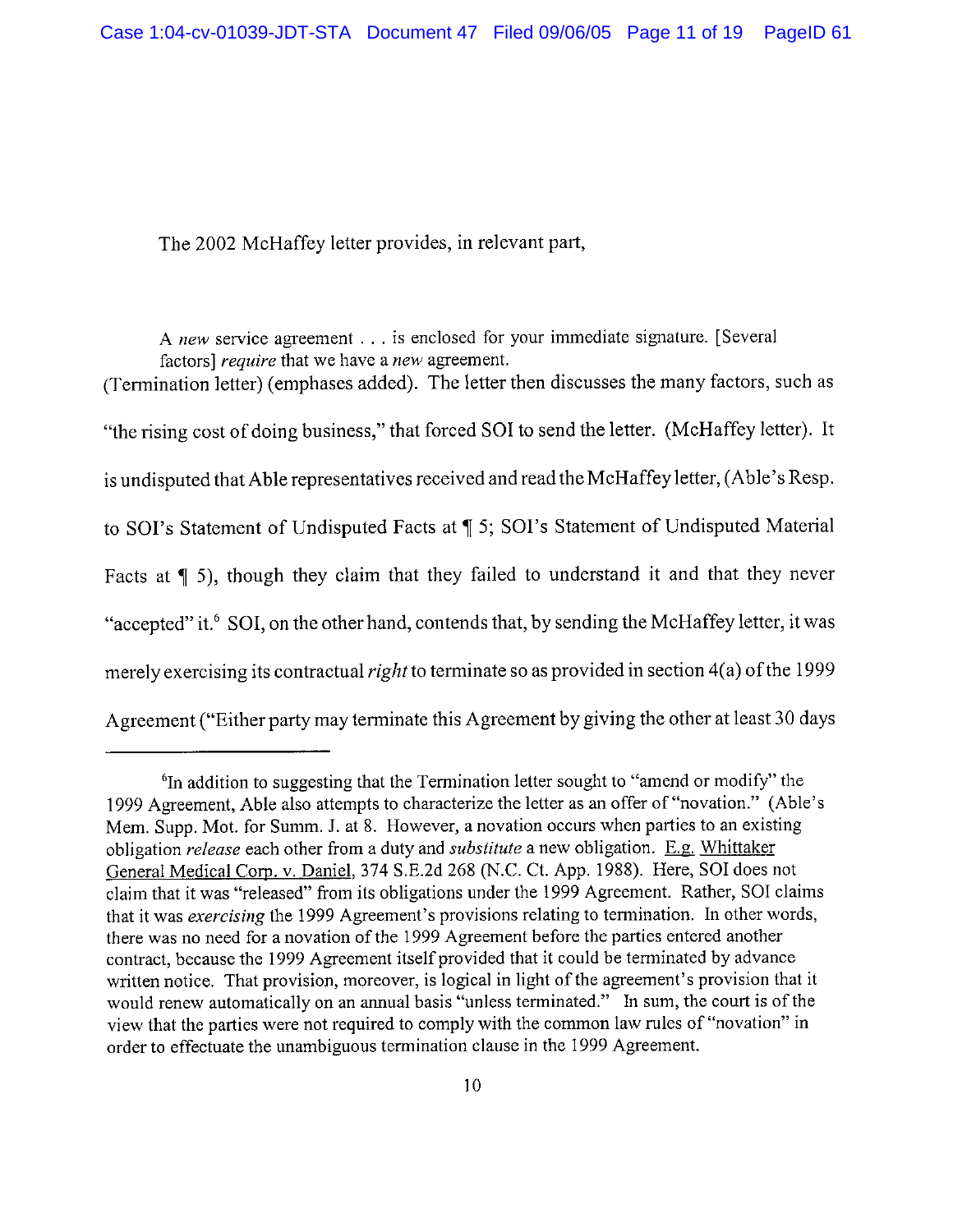advance written notice."). (SOI's Resp. to Able's Statement of Undisputed Facts at 19).

Able attempts to characterize the Termination letter as an attempt to "amend" or to "modify" the 1999 Agreement, and/or as an offer of "novation." (Able's Mem. Supp. Summ. J.). Even if these assertions had merit, they would not entitle Able to summary judgment. For SOI has certainly raised a genuine factual dispute as to whether the 1999 Agreement even governed on the date of Fultz's injury. Viewing the evidence, including the McHaffey letter, in either party's favor, the letter operated to terminate the 1999 Agreement thirty (30) days after its receipt. Thus, one of the essential elements of Able's breach of contract claim (a contract) is absent. Thus, Able is not entitled to summary judgment on the claim that the 1999 Agreement existed when Fultz was injured or that it was breached when SOI denied coverage.

#### **B.**

Able next contends that it is entitled to summary judgment on the ground that it never accepted the terms of the 2002 Agreement. Specifically, Able claims that it understood the McHaffey letter to be in essence two separate offers—an offer to enter into an entire new agreement and an offer to charge higher rates under the old one. (Able's Mem. Supp. Mot. for Summ. J. at 9: McHaffey Aff. at 2). Because the letter was ambiguous to Able, the argument goes, no acceptance of the 2002 Agreement occurred. Without an acceptance, there was no 2002 Agreement.<sup>7</sup>

 $7$ It is puzzling how, if true, the absence of *any* agreement would help Able in this case. Yet, in light of the court's view of the McHaffey letter, that would be the result if Able's mutual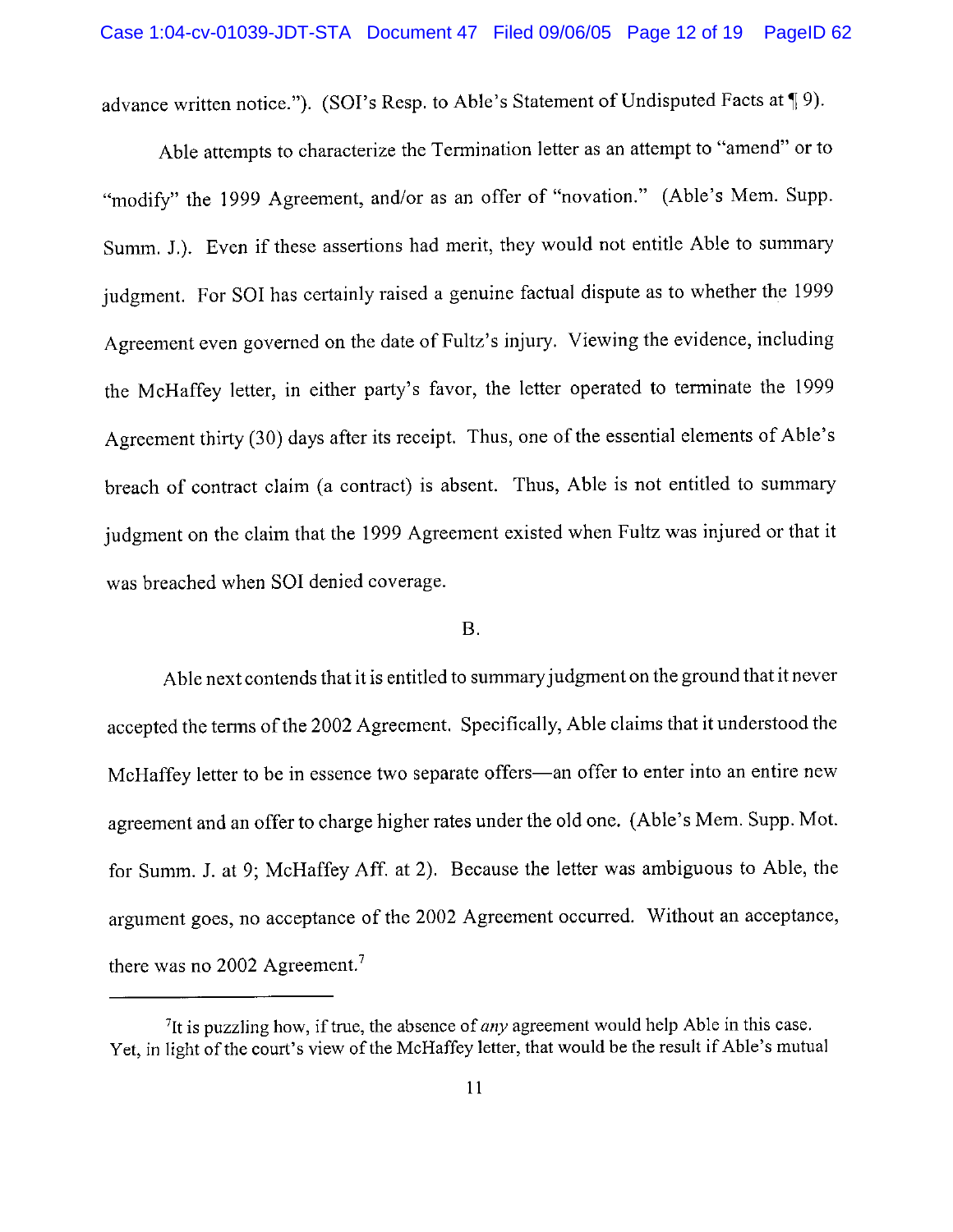"A party to a contract should not be able to say he gave a different meaning to words which are not ambiguous." Higgins v. Higgins, 364 S.E.2d 426, 429 (N.C. 1988). Moreover, the fact that one party may have attached a different subjective intent to a contract (or, in this case, a letter) does not somehow make the contract (or letter) ambiguous or prevent the formation of a contract. Vestal v. Vestal, 271 S.E.2d 306, 310 (N.C. Ct. App. 1980).

The parties' "meeting of the minds" in this case is evidenced, not by what Able thought, but by the plain language of the McHaffey letter, as well as by the parties' conduct on and after March 1, 2002. Contrary to Able's assertion, the letter did not give Able any choice whatsoever as to the continuation of the 1999 Agreement. ("Changes in the law and other market factors *require* that we have a new agreement."). Irrespective of whether or not Able decided to accept the 2002 Agreement, the 1999 Agreement was finished thirty (30) days from receipt of the McHaffey letter. Second, the letter did not state that Able could pick and choose which parts of the 2002 Agreement it wanted to accept or that Able had any discretion as to the manner of acceptance. ("When you submit payroll to us . . . on or after March 1, 2002, doing so will constitute your acceptance of the *terms* (plural) of the new agreement."). Finally, it is undisputed that Able submitted payroll records and paid the new rates (as called for under the 2002 Agreement) on or after March 1, 2002. (Able's Resp. to SOI's Req. for Admis. at  $\P$  2).

assent theory prevails.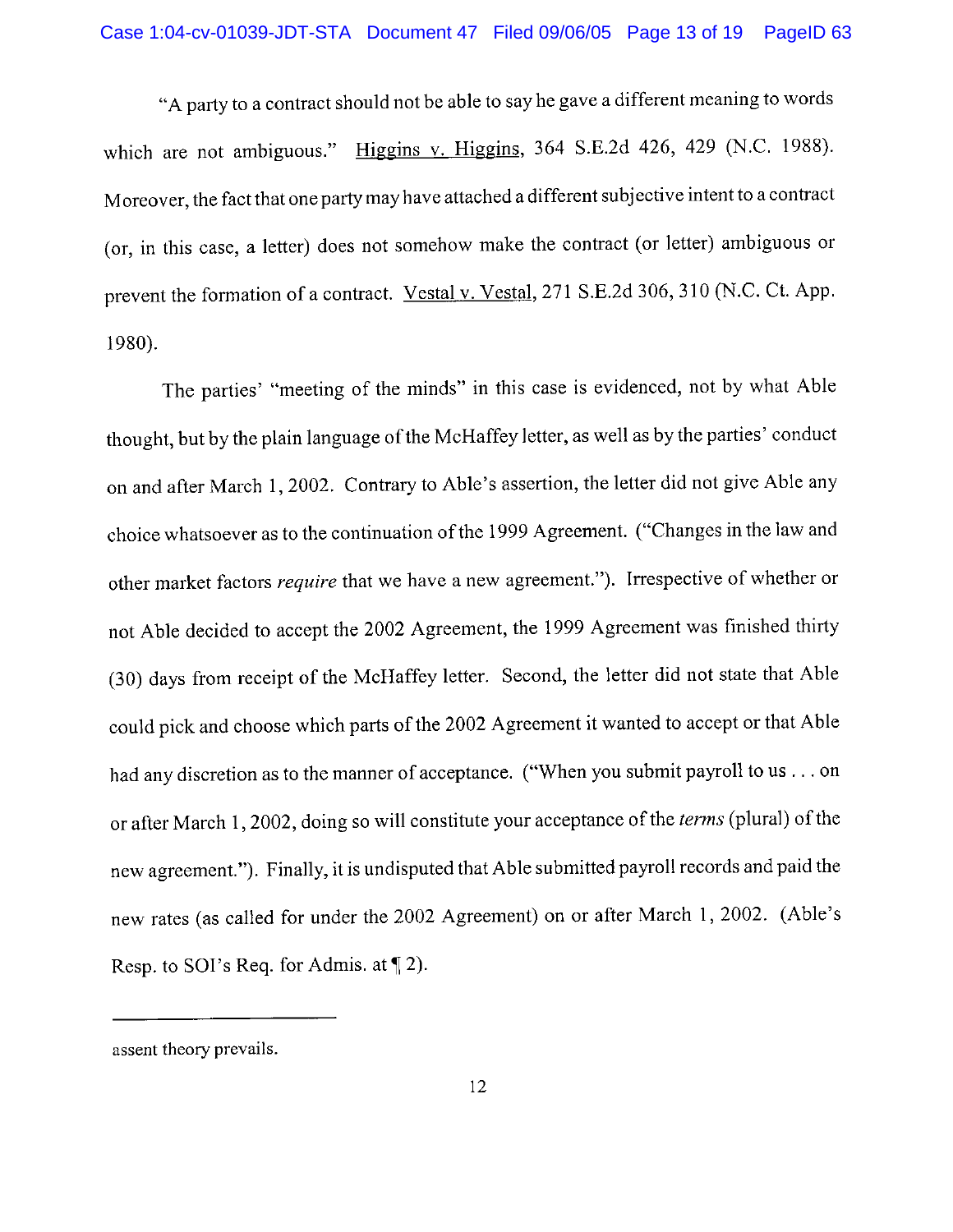Based on the evidence, Able has not demonstrated that it is entitled to judgment as a matter of law on SOI's claim that the 2002 Agreement governed the parties' relationship on the date in question.

 $\overline{C}$ .

Able's last effort seeks a declaratory judgment as to the proper meaning of the

Tennessee Workers' Compensation Law. In particular, Able asks this court to declare that

SOI is the responsible "employer" and, as such, must pay Fultz's claim for benefits.

However, the court respectfully declines to engage in that controversy.

Section 2201 of Title 28 of the United States Code provides that,

In a case of actual controversy within its jurisdiction, . . . any court of the United States, upon the filing of an appropriate pleading, may declare the rights and other legal relations of any interested party seeking such declaration . . . [and] any such declaration shall have the force and effect of a final judgment or decree. 28 U.S.C. § 2201 (emphasis added). As the statute suggests, this court has a degree of discretion when entertaining a complaint for declaratory judgment. Id.; see also e.g., Quackenbush v. Allstate Ins. Co., 517 U.S. 706, 718 (1996) (citations omitted); Green v. Mansour, 474 U.S. 64, 72-73 (1985); Pub. Serv. Comm'n v. Wycoff Co., 344 U.S. 237, 243-47 (1952).

Here, Able seeks a declaration that SOI was Fultz's "employer" for purposes of determining who pays Fultz's workers' compensation claim. If this court were to grant Able the requested relief, the court's judgment would certainly not preclude Fultz from taking an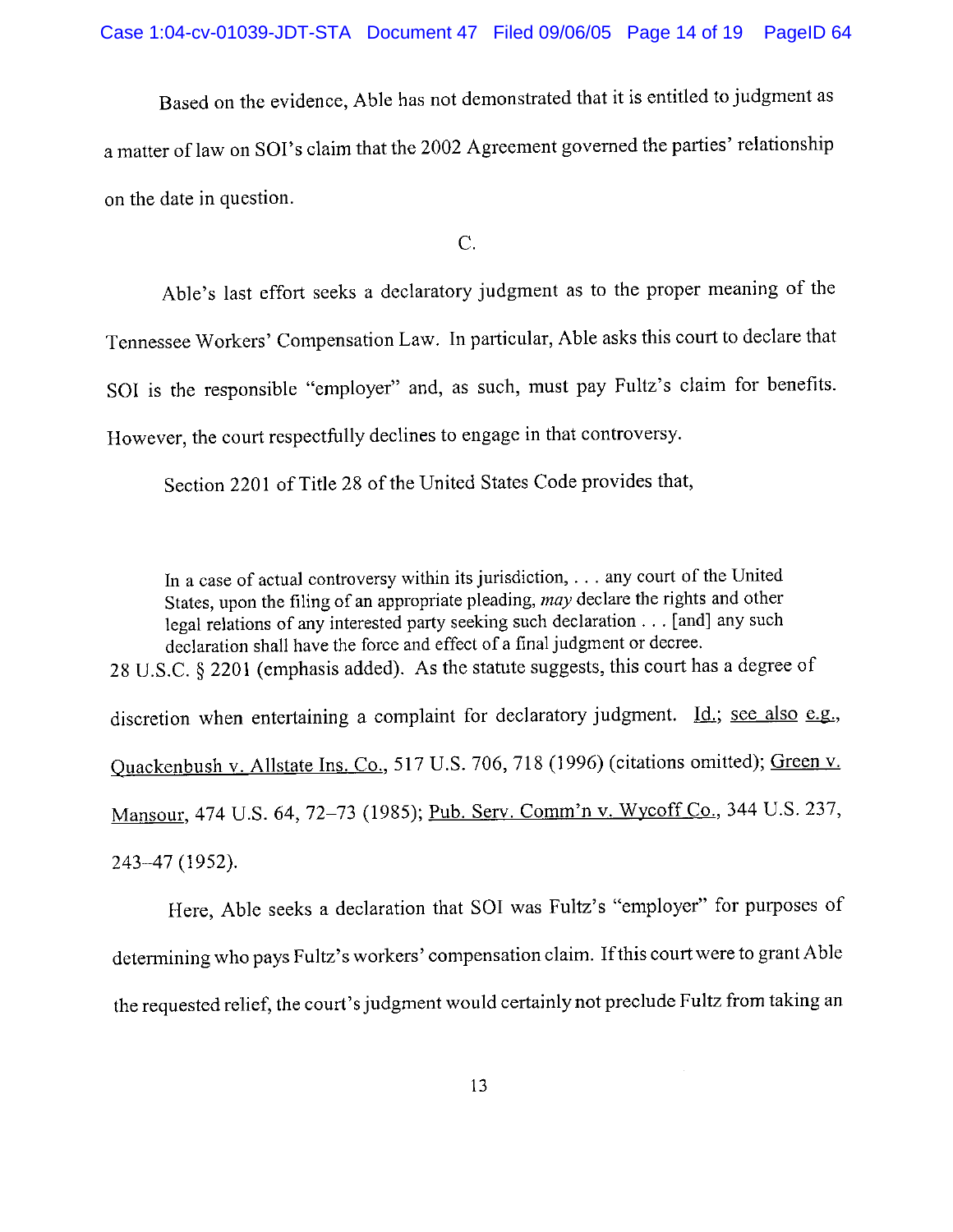alternative or inconsistent position in his state court proceeding. The judgment would serve little purpose, other than to give the parties, and perhaps the state court, the court's opinion on the merits of Fultz's workers' compensation claim as against either Able or SOI. That claim could not have been commenced in this court in the first place. See 28 U.S.C. § 1445.

In short, the court believes that it is proper in this case to exercise its discretion not to decide the parties' obligations under the Tennessee Workers' Compensation Law. The determination of which of the parties to this case, if either, was Fultz's "employer" should be adjudicated in his workers' compensation action, not in this federal declaratory judgment action.

## IV. SOI's Motion for Summary Judgment

The court declines to offer its opinion to SOI as to whether or not Able is the responsible "employer," for the same reasons that the court refused to opine in Able's favor. See supra at III.C.<sup>8</sup> The court will, however, consider SOI's claim that it is entitled to summary judgment on its claim that it has no *contractual* duty to Able to pay for Fultz's workers' compensation claim.

SOI argues that there is no genuine dispute that Able did not in fact manifest its assent to the 2002 Agreement. In its effort to establish a triable issue, Able responds that

<sup>&</sup>lt;sup>8</sup>The court notes that SOI initially agreed that this court should only decide the contractual issues between SOI and Able and leave the workers' compensation issues to the state court. Only after an order of this court requiring further briefing did SOI venture into workers' compensation issues and, even then, did so reluctantly.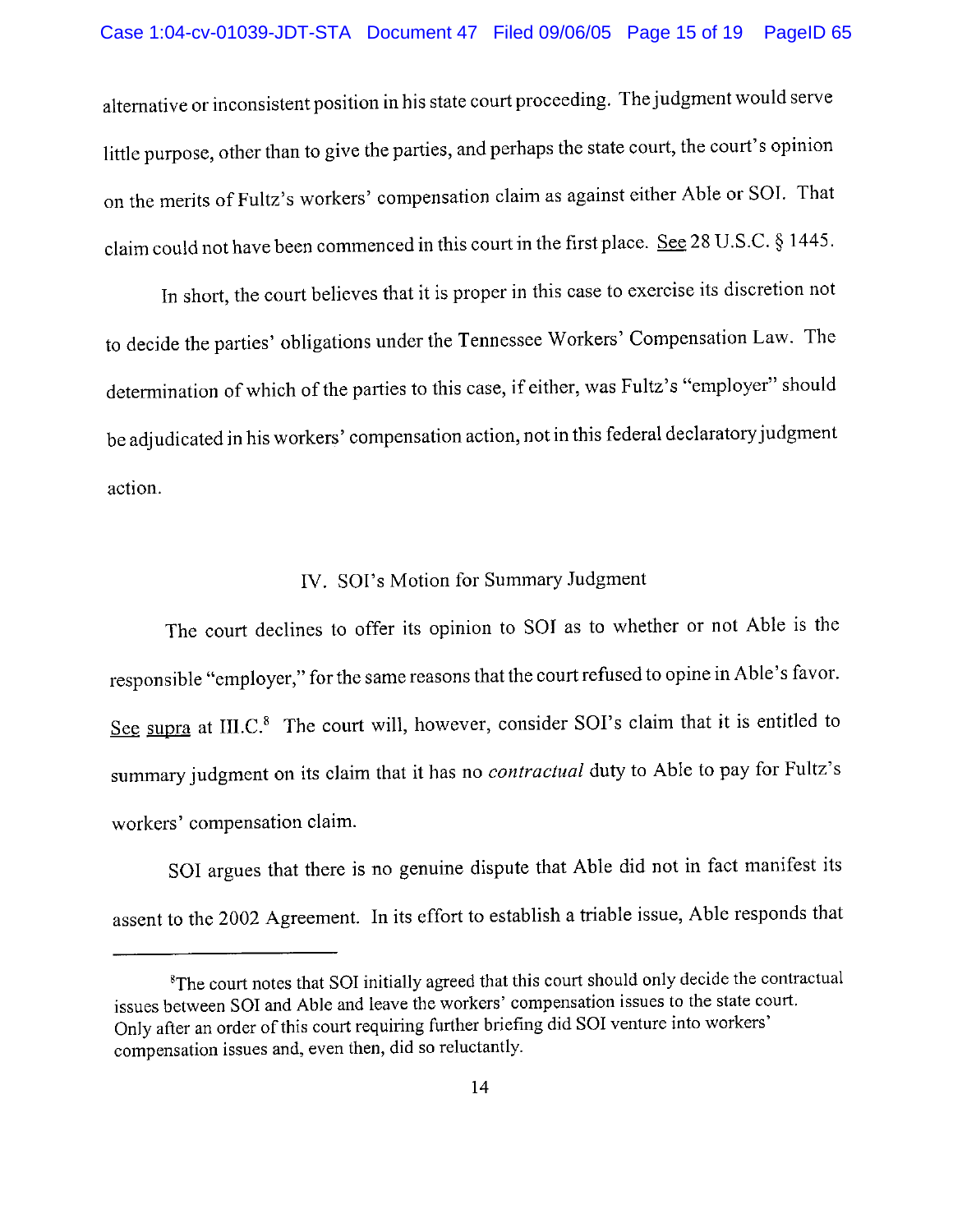the 1999 Agreement never terminated and that it never assented to the 2002 Agreement. However, Able has failed to raise a genuine dispute as to either issue.

First, Able's contention that the McHaffey letter did not terminate the 1999 Agreement is not supported by the record. Able admits receiving and reading the letter. (Able's Resp. to SOI's Statement of Undisputed Facts at  $\P$  5, 8). Able also admits submitting payroll records after the cut-off date. (Sanders Dep. at 59). Able simply claims that it understood the letter as an offer of "novation" or as an attempt to "modify" or to "amend" the 1999 Agreement. The 1999 Agreement itself contradicts Able's argument. That contract contains separate provisions relating to termination, on one hand, and amendment or modification, on the other. (1999 Agreement,  $\P$ ] 3, 21, 27). When SOI sent the McHaffey letter, it was obviously not proceeding under the "merger" clause in the 1999 Agreement. (McHaffey letter) ("[We] require . . . a new agreement" because of legal and market-based factors, etc.). Even interpreting the letter in Able's favor, if that is possible, the letter was emphatically clear that SOI was disavowing the 1999 Agreement.

The court finds, as a matter of law, that the McHaffey letter terminated the 1999 Agreement. See also supra III.A.

SOI finally requests summary judgment on the ground that Able assented to the 2002 Agreement and that SOI thereafter retroactively terminated the agreement as of November 2, 2002. Able responds that a genuine issue exists as to whether or not it accepted the new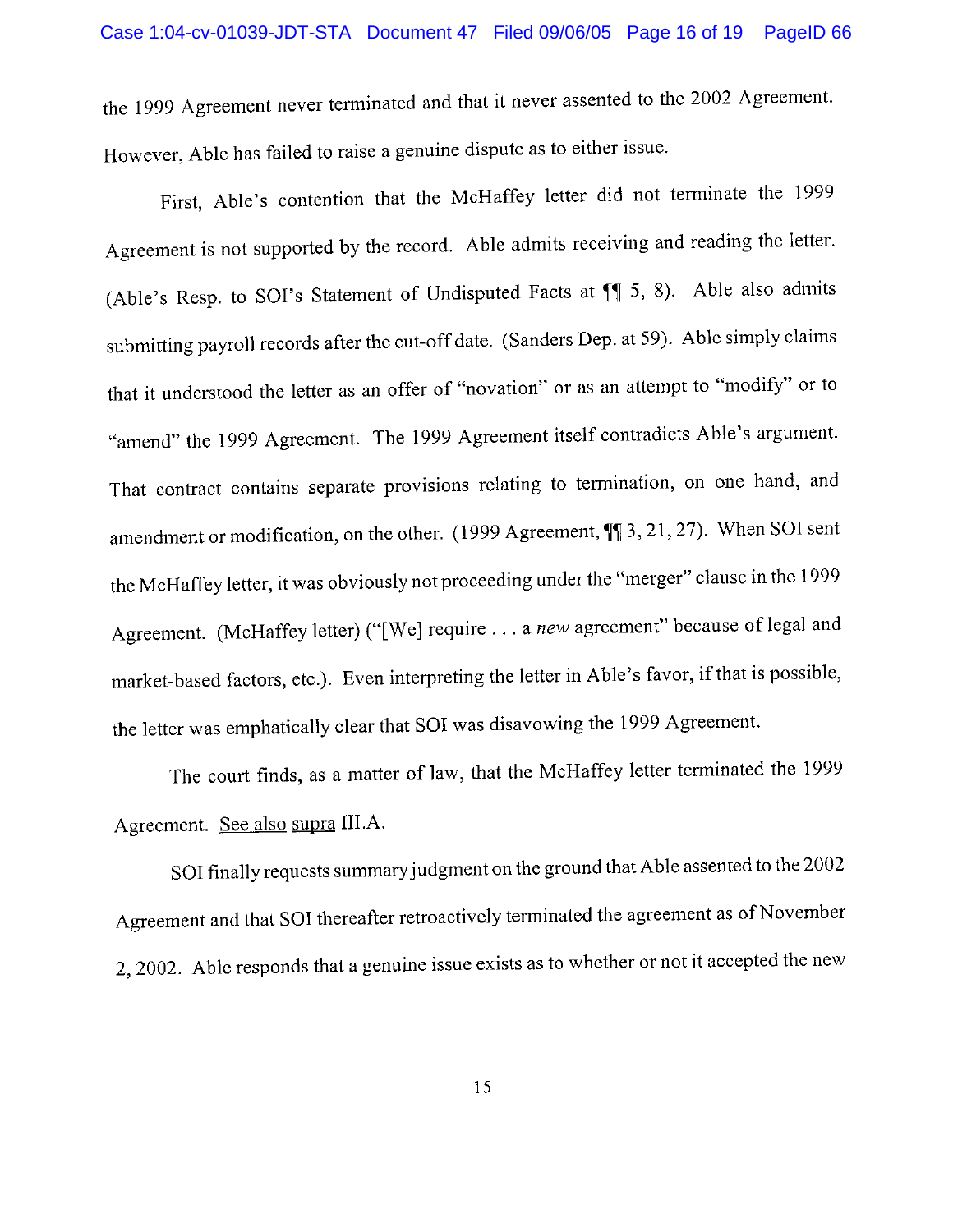agreement.<sup>9</sup> The court finds Able's dispute not genuine. The McHaffey letter provides that the "terms" of the 2002 Agreement would be accepted by submitting payroll records for periods on or after March 1, 2002. (McHaffey Letter). The letter does not give Able the option to accept part of the 2002 Agreement and retain part of the 1999 Agreement. It simply cancels the 1999 Agreement and gives Able the option to either accept or reject the 2002 Agreement, in its entirety. It is undisputed that Able did exactly what the letter specified as the manner of acceptance. Regardless of Able's subjective intent, it manifested its assent to the 2002 Agreement by reading it, by submitting payroll records, and by paying the new rates in accordance with the McHaffey letter.

The court finds, as a matter of law, that Able accepted the 2002 Agreement. See also supra III.B.

#### $V_{\odot}$

Able does not dispute that it was suffering from a "material change in its condition" before the date of Fultz's injury. (Able's Resp. to SOI's Statement of Undisputed Facts at 17). In light of the court's determination that the 2002 Agreement governed, then, SOI had the right to retroactively terminate its contractual obligation as of the latest date on which SOI determined that Able was not suffering from a material adverse change. Because

<sup>&</sup>lt;sup>9</sup>Even if the court were to somehow find that Able had not assented to the 2002 Agreement, the court's view that the 1999 Agreement had terminated would still leave Able without any contractual claim against SOI arising out of either of the contracts involved here.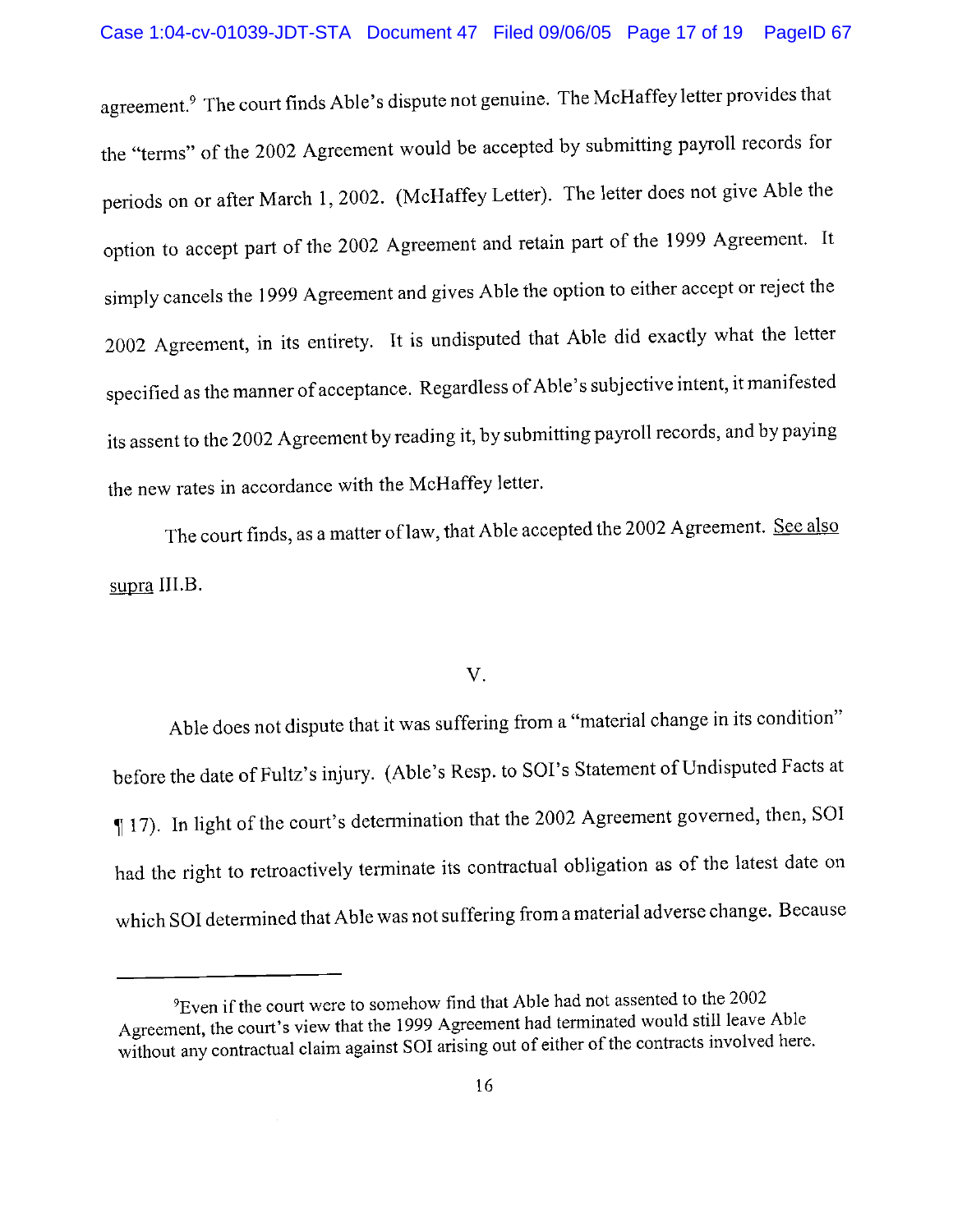the relevant termination date was before the accident, SOI no longer has any contractual duty to Able to secure and maintain workers' compensation coverage for Fultz.

VI.

For the foregoing reasons, Able's Motion for Summary Judgment is DENIED and SOI's Motion for Summary Judgment is GRANTED.

IT IS SO ORDERED.

 $D.$  Iod

**ID STATES DISTRICT JUDGE** 

September 2005